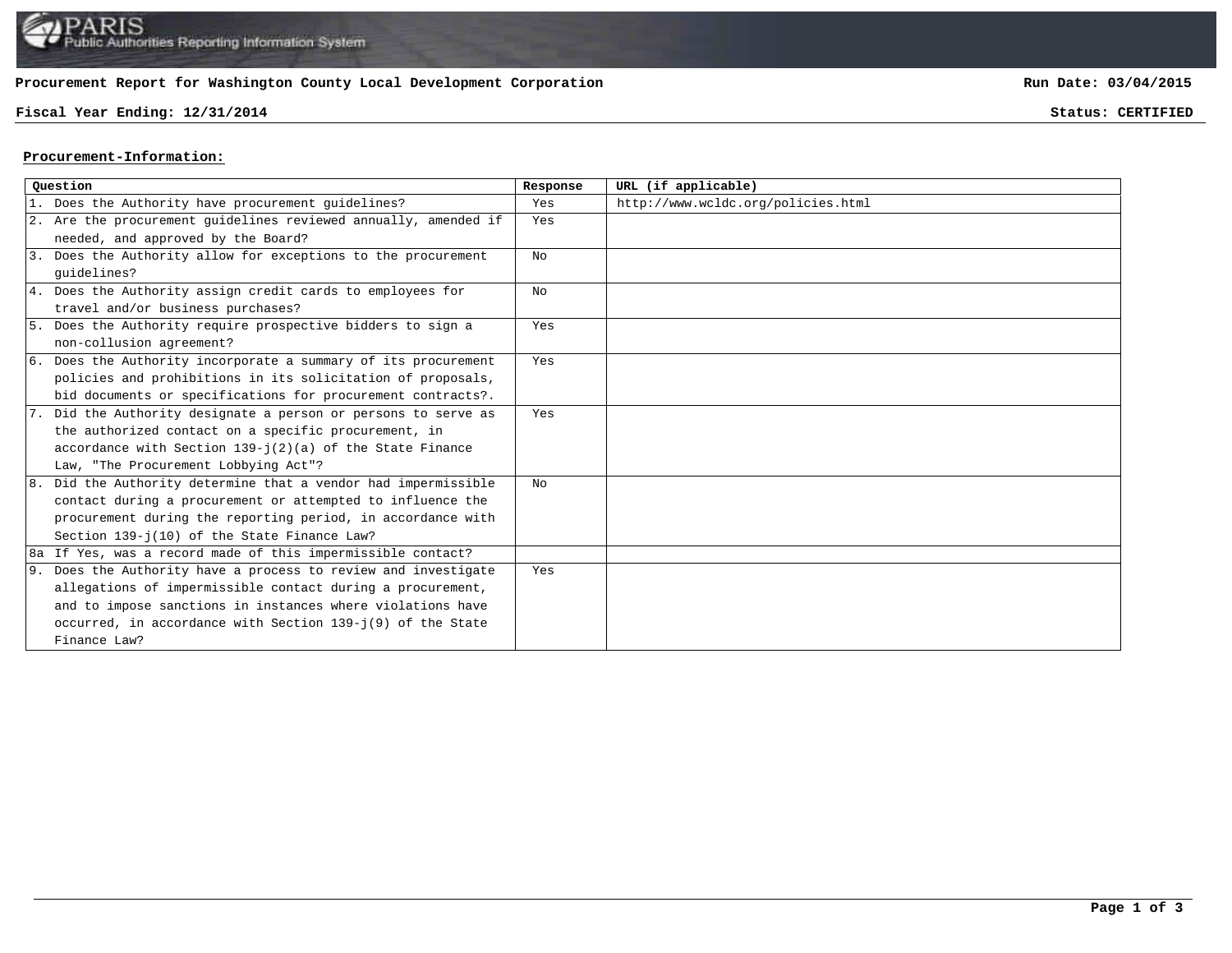**RIS** Authorities Reporting Information System

### **Procurement Report for Washington County Local Development Corporation**

#### **Fiscal Year Ending: 12/31/2014 Status: CERTIFIED**

# **Run Date: 03/04/2015**

| Procurement Transactions Listing:                                                                                                          |                                                                                                      |  |                                                                                                                                            |                                                                                                              |  |  |  |  |  |
|--------------------------------------------------------------------------------------------------------------------------------------------|------------------------------------------------------------------------------------------------------|--|--------------------------------------------------------------------------------------------------------------------------------------------|--------------------------------------------------------------------------------------------------------------|--|--|--|--|--|
| 1. Vendor Name:                                                                                                                            | Russell C. Tharp Jr., Esq.                                                                           |  | 2. Vendor Name:                                                                                                                            | Whittemore, Dowen & Ricciardelli, LLP                                                                        |  |  |  |  |  |
|                                                                                                                                            |                                                                                                      |  |                                                                                                                                            |                                                                                                              |  |  |  |  |  |
| Type of Procurement:<br>Award Process:<br>Award Date:<br>End Date:<br>Amount:<br>Amount Expended for Fiscal<br>Year:<br>Fair market value: | Legal Services<br>Authority Contract - Non-Competitive Bid<br>01/21/2000<br>\$5,208.58<br>\$5,208.58 |  | Type of Procurement:<br>Award Process:<br>Award Date:<br>End Date:<br>Amount:<br>Amount Expended for Fiscal<br>Year:<br>Fair market value: | Financial Services<br>Authority Contract - Competitive Bid<br>11/30/2011<br>12/31/2015<br>\$8,046<br>\$8,046 |  |  |  |  |  |
| Explain why the fair market<br>value is less than the amount:                                                                              |                                                                                                      |  | Explain why the fair market<br>value is less than the amount:                                                                              |                                                                                                              |  |  |  |  |  |
| Address Linel:<br>Address Line2:<br>City:<br>State:<br>Postal Code:<br>Plus 4:<br>Province Region:<br>Country:                             | 1 South Western Plaza<br>PO Box 705<br><b>GLENS FALLS</b><br>NY<br>12801<br><b>USA</b>               |  | Address Line1:<br>Address Line2:<br>City:<br>State:<br>Postal Code:<br>Plus $4:$<br>Province Region:<br>Country:                           | 333 Aviation Road<br>Building B<br>QUEENSBURY<br><b>NY</b><br>12804<br><b>USA</b>                            |  |  |  |  |  |

Procurement Description: This is the lawyer that the LDC has on Procurement Description: retainer for all legal services. We pay a quarterly retainer plus any additional fees for legal services.

WDR performed our annual audit of the WCLDC activities, along with the related statements of revenues and expenses, changes in fund balance and cash flows